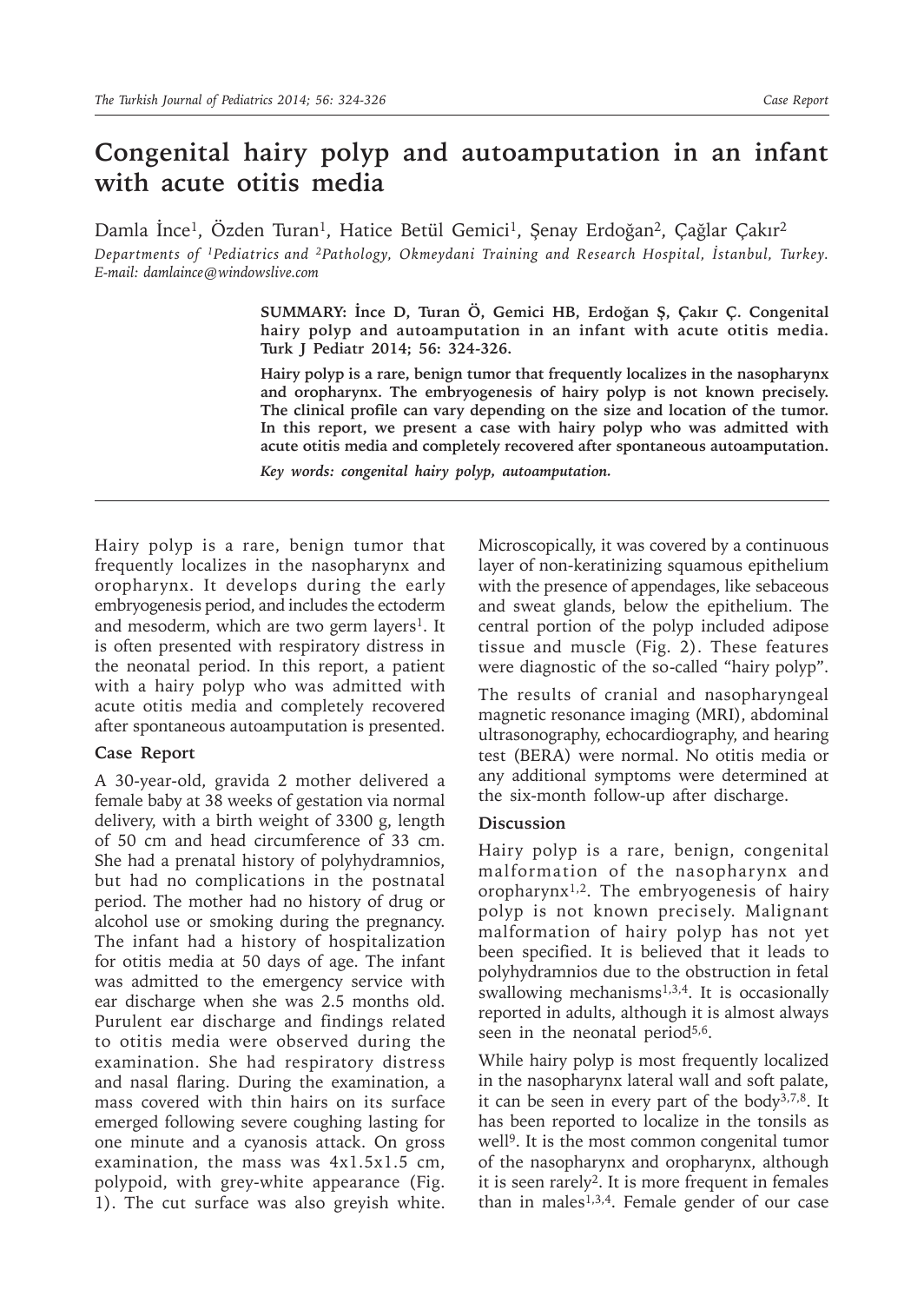and presence of polyhydramnios during the pregnancy are consistent with the literature.

Hairy polyp usually appears as a distinct malformation. It has been reported rarely in relation to congenital abnormalities such as osteopetrosis, facial hemihypertrophy, cleft palate, left carotid artery agenesis, ankyloglossia, and agenesis of the uvula 2,10,11. The differential diagnosis should include hamartoma, teratoma, neuroblastoma, hemangioma, meningoencephalocele, nasal glioma, rhabdomyosarcoma, craniopharyngioma, thyroglossal duct cyst, and lingual cyst $4,5,12-14$ .

The clinical profile can vary depending on the size and location of the tumor. Polyps that cause upper respiratory tract obstruction can lead to respiratory distress, cyanosis, and stridor in the first few hours after birth<sup>1</sup>. Smaller polyps or polyps that do not cause any obstruction due to their localization may remain asymptomatic after birth, and lead to vomiting, asphyxia, hemoptysis, eustachian tube dysfunction, and persistent one-sided nasal flow in the future2. Small polyps (<3.0 cm) can be lethal due to a delayed diagnosis<sup>15</sup>. They may also present with feeding difficulties caused by the prolapse of the lesion into the upper esophagus due to coughing and gagging  $attacks^{3,5,12,16}$ .

There have been some case reports of hairy polyp that caused chronic middle ear effusion<sup>13</sup>. To date, there has been no case report of acute otitis media, as in the current case. It is believed that polyps lead to an infection related to mass effect and eustachian tube dysfunction.

Diagnosis is usually made during the physical examination. When an upper respiratory tract mass is identified in the physical examination, the first examination should be rhinopharyngoscopy. This method is helpful to determine the size, origin, and extent of the mass. Computerized tomography (CT) and MRI techniques are also important in the diagnosis. Radiological examinations are useful to determine the mass size, eliminate intracranial extension, distinguish from other masses, and determine the presence of any other related anomaly. Bone abnormalities and midline defects can be identified with CT imaging; intracranial extension and sagittal images can be identified most easily with MRI2,12,17. During the radiological imaging of our patient, no additional anomaly was

detected.

After ensuring airway safety, the treatment is surgical excision. There are rare cases of recovery after spontaneous autoamputation $1,12,16$ .

Hairy polyp of the oropharynx, which is a benign tumor, can be associated rarely with otitis attacks. It should be considered in patients with polyhydramnios history in pregnancy and in the presence of frequent recurrent otitis attacks. The association of these masses with intracranial structures should be investigated. This is the first case in the literature with acute otitis media and spontaneous autoamputation.



**Fig. 1.** Image of the hairy polyp after the spontaneous autoamputation.



**Fig. 2.** Microscopic image of the hairy polyp, showing non-keratinizing squamous epithelium and fibroadipose stroma consisting of pilosebaceous glands and sweat glands (hematoxylin&eosin, 40x).